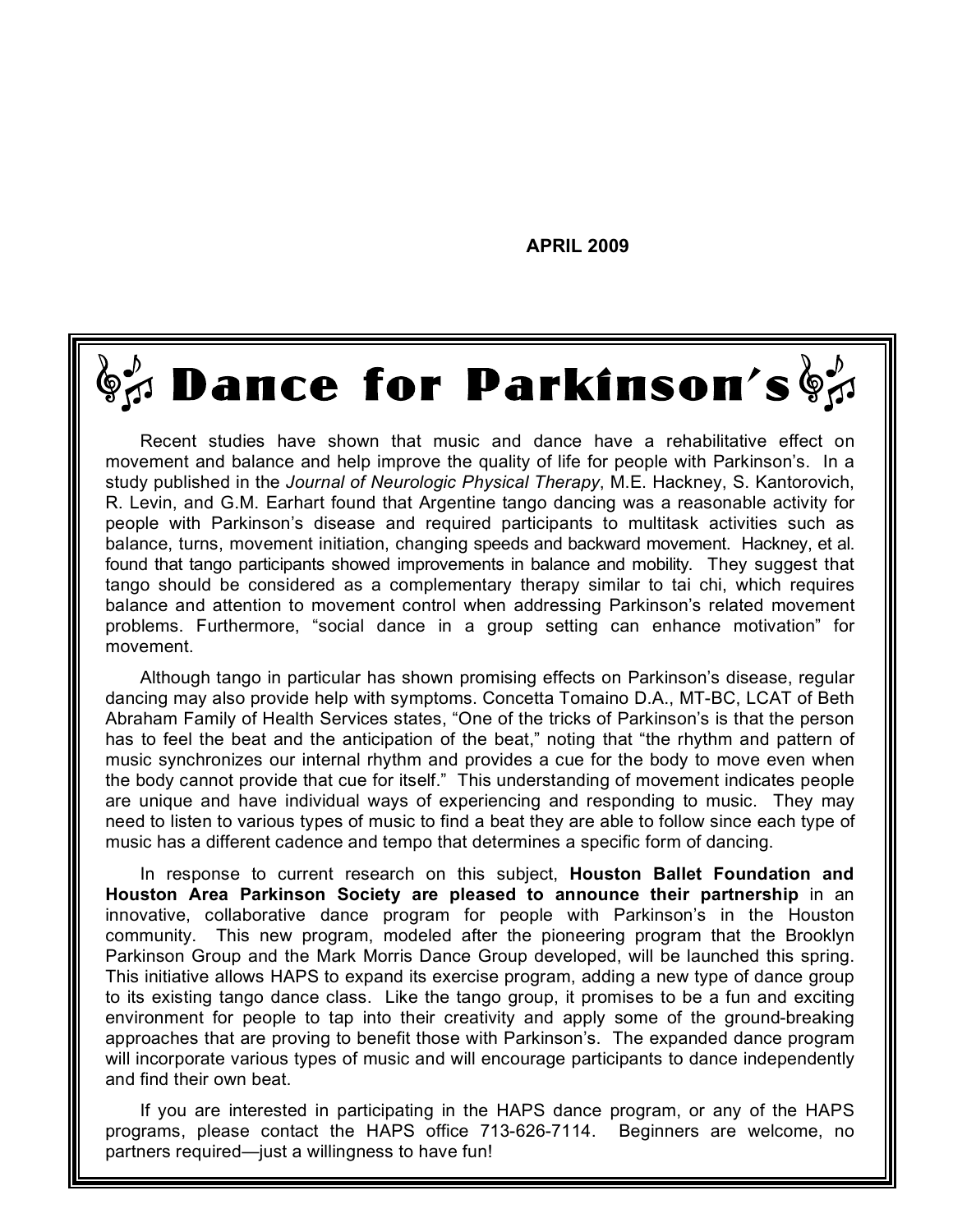# PAN Forum 2009 Wrap-up **Kathleen Crist, LMSW**

In March I made my third trip to Washington, DC to participate in the  $15<sup>th</sup>$  Annual Parkinson's Action Network (PAN) Research and Public Policy Forum. Almost 300 people in person and 800 via live webcast attended this year's event. It was wonderful to see so many familiar faces





and to see so many new and enthusiastic individuals attending the PAN Forum for the first time. The atmosphere was filled with excitement and renewed energy due to the recent Executive Order reversing barriers to responsible scientific research involving human stem cells just the week before. Even those participants who didn't support stem cell research could celebrate the new administration's clear commitment to health care reform and its significant investment in medical research of all kinds at the National Institutes of Health.

The first two days were filled by immersing ourselves in the latest science and policy issues related to Parkinson's disease. By the third day we were ready to head to the Hill to meet with our Congressional representatives. As in the past, we had three legislative requests. Each "ask" or request was made of members of the Senate and the House for their



support. The first "ask" was to sign onto the Dear Colleague letter requesting \$55 million for the Department of Defense Neurotoxin Exposure Treatment Parkinson's Research (NETPR) program. The second request was to ask our Representatives to co-sponsor the National MS and Parkinson's Disease Registries Act and to ask our Senators to support the Senate bill which was expected to be introduced in the coming weeks. Finally, the third "ask" was a request for them to join the 14 other Senators and 153 other Representatives already on the Bicameral Congressional Caucus on Parkinson's disease.

This year's forum proved to be very successful. There were over 280 scheduled visits with various Congressional members, many "drop in" meetings and numerous contacts made by those participating via webcast. It was great to see so many people from all over the country come together again for this event. Everyone's story is different, but the mission is all the same; to bring attention to this disease and to advocate for more research that will bring us closer to new treatments and closer to a cure. If you would like more information, are interested in getting involved, or want to see the webcast of the forum, go to www.parkinsonsaction.org.

*"Things of little worth can be found easily. The surface of the world is covered in dirt and stones. But to find diamonds, one has to dig deep, to break through layer upon layer of the hardest rock, to get to its core. We are no different. The things that come easily to us are usually worth very little. The things we treasure are precisely those things that we worked so hard for." … Anonymous*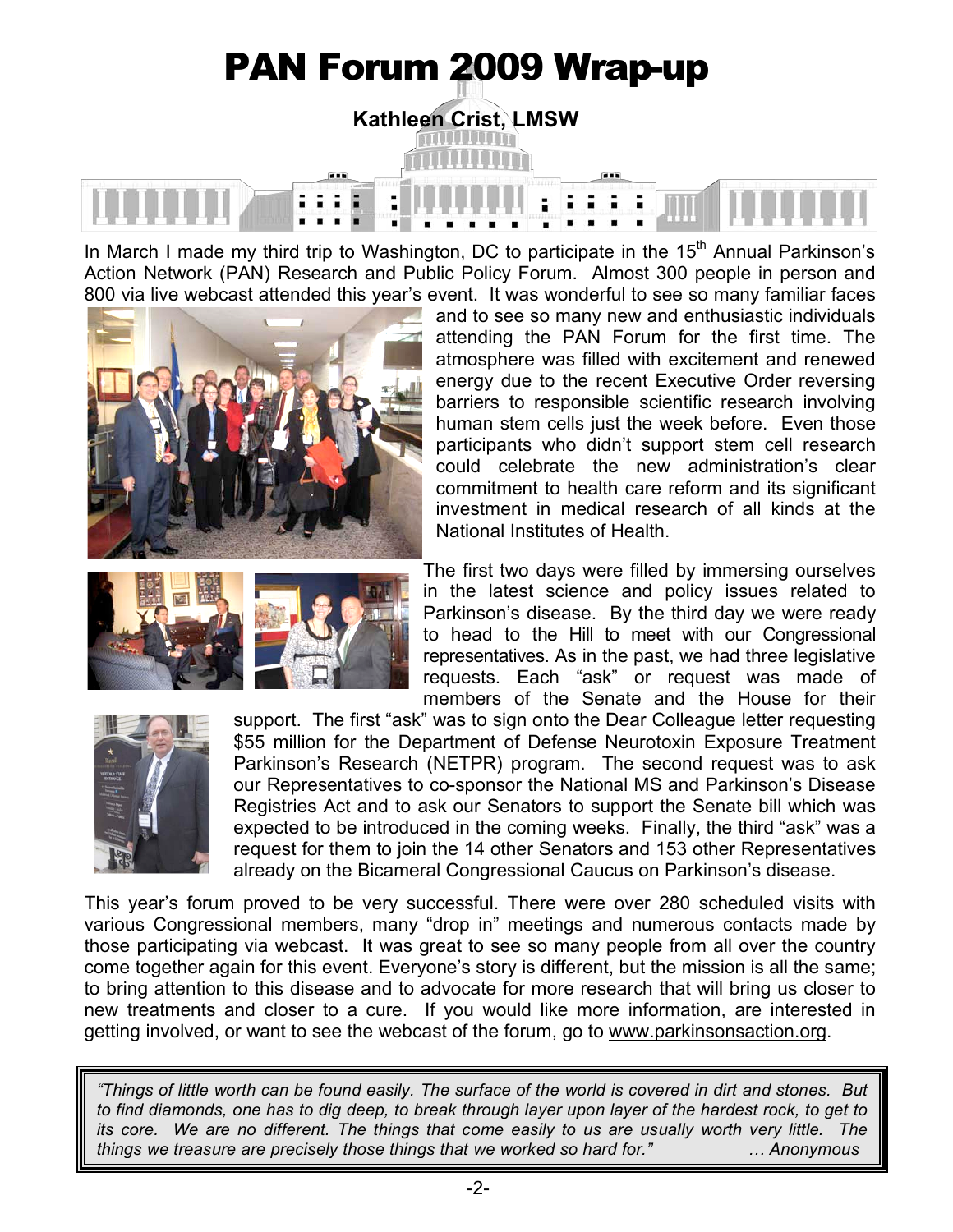



### ASK THE ADVOCATE

#### *Dear Advocate,*

 **Q.** *"What is Grassroots Advocacy?"*

#### *Dear Reader,*

 **A**. *Grassroots advocacy involves actions taken by concerned citizens to demonstrate their support of an issue. These citizens are everyday people like you and me motivated by an interest in public issues and a desire to make a difference. Grassroots advocacy starts at home, on a local level where individuals and groups take active support of an idea or a cause. These causes may be related to research, social service programs, public policy or personal interests. You may not know it, but when you are talking to your doctor about medication changes due to undesirable side effects, making sure hospital staff understand the importance of medication timing, talking to others about Parkinson's or discussing the needs of an individual with PD when looking at Assisted Living facilities, you are an advocate! When people decide they are going to be part of a solution, there is no limit to what they can accomplish.*

### Nina Brown Receives "Women of Courage" Award



Nina Brown accepting award from Lynn Goldberg, Women of Courage co-chair

Anne Thobae

On March 8, at a luncheon attended by more than 450 people, Nina Brown received the Houston Chapter of Hadassah's highest honor – The Women of Courage Award – for local and national advocacy work for those who can't always speak up for themselves. Created in 2004, the award acknowledges female contributions to health care/health education and/or recognizes women who have lead inspirational lives.

When Brown was diagnosed with Parkinson's disease in 1985, she realized that while circumstances may have determined her life, she could shape her life by what she made of the circumstances. Fighting for a cure as an advocate for stem cell research and helping others live full lives with the myriad of symptoms that accompany an incurable, **progressive**, neurological disease became her passion.

Brown never anticipated that having a debilitating disease would be a stepping-stone on the path to the life she leads today. As a full time volunteer, she works with HAPS at the local level, is a state coordinator for PAN, and has co-founded two organizations that advocate and educate legislators and the public regarding regenerative medicine. "Since I'm not a scientist or politician, advocacy is the one thing I can do to give myself and others hope. As the theme of the luncheon, 'Building a Better World' suggests, it's up to all of us to advocate for the freedom to receive the best medical care possible," said Brown.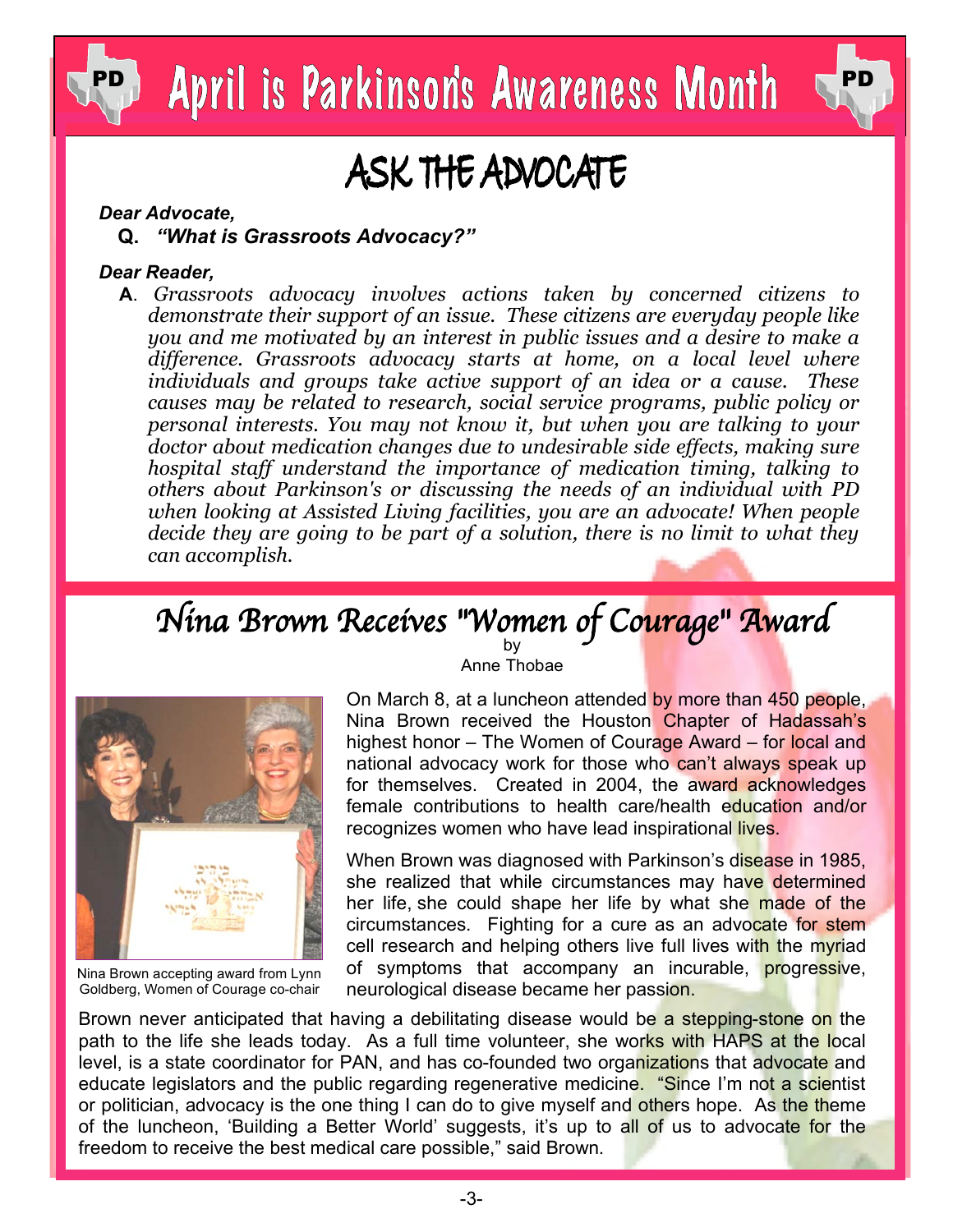## "Go Green" with HAPS

As we welcome spring, HAPS is going green. HAPS is offering you the option to receive your copy of HAPS HAPPENINGS in an e-newsletter format that will be e-mailed to you at the **beginning
of
every
month.**

Internet and e-mail have become an avenue of choice for information and communication for many. The e-newsletter will allow HAPS to expedite information to you and will help HAPS conserve our environmental and financial resources. The e-newsletter will include all of the same articles and information as the traditional paper newsletter only in a slightly different format. It will also offer links to other PD information that you might find interesting.

During this transition, you will still receive your newsletter by mail. And for those who do not have access to e-mail and the Internet, you will still be able to receive your paper **newsletter
in
the
mail
as
you
always
have.**

To receive your copy of HAPS Happenings by e-mail, send your full name and email address to info@hapsonline.org. Your e-mail information will only be used for e-newsletter purposes and will not be distributed to any other entity.

We are excited to move forward and make use of the opportunities that modern technology **brings.** 

# opedic problems with Parkinso

A new study found that Parkinson's not only leads to shaking and coordination problems, but secondary orthopedic conditions, as well.

People with Parkinson's often move and walk less, and generally stay indoors. Decreased movement may lead to bone loss, and reduced exposure to sunlight from staying indoors can decrease a person's vitamin D levels, which are necessary to keep bones strong. The combination of decreased bone density and instability from tremors and rigidity can greatly increase a person's risk of falling, breaking bones and developing osteoporosis.

What to do?

Author of the study, Dr. Lee Zuckerman, chief resident of orthopedic surgery at State University of New York's Downstate Medical Center, recommended patients check their bone mineral density and get treatment to reduce the risk of fracture.

He also recommended physical therapy, vitamin therapy and medication to increase bone density, and therapies to optimize gait and rigidity.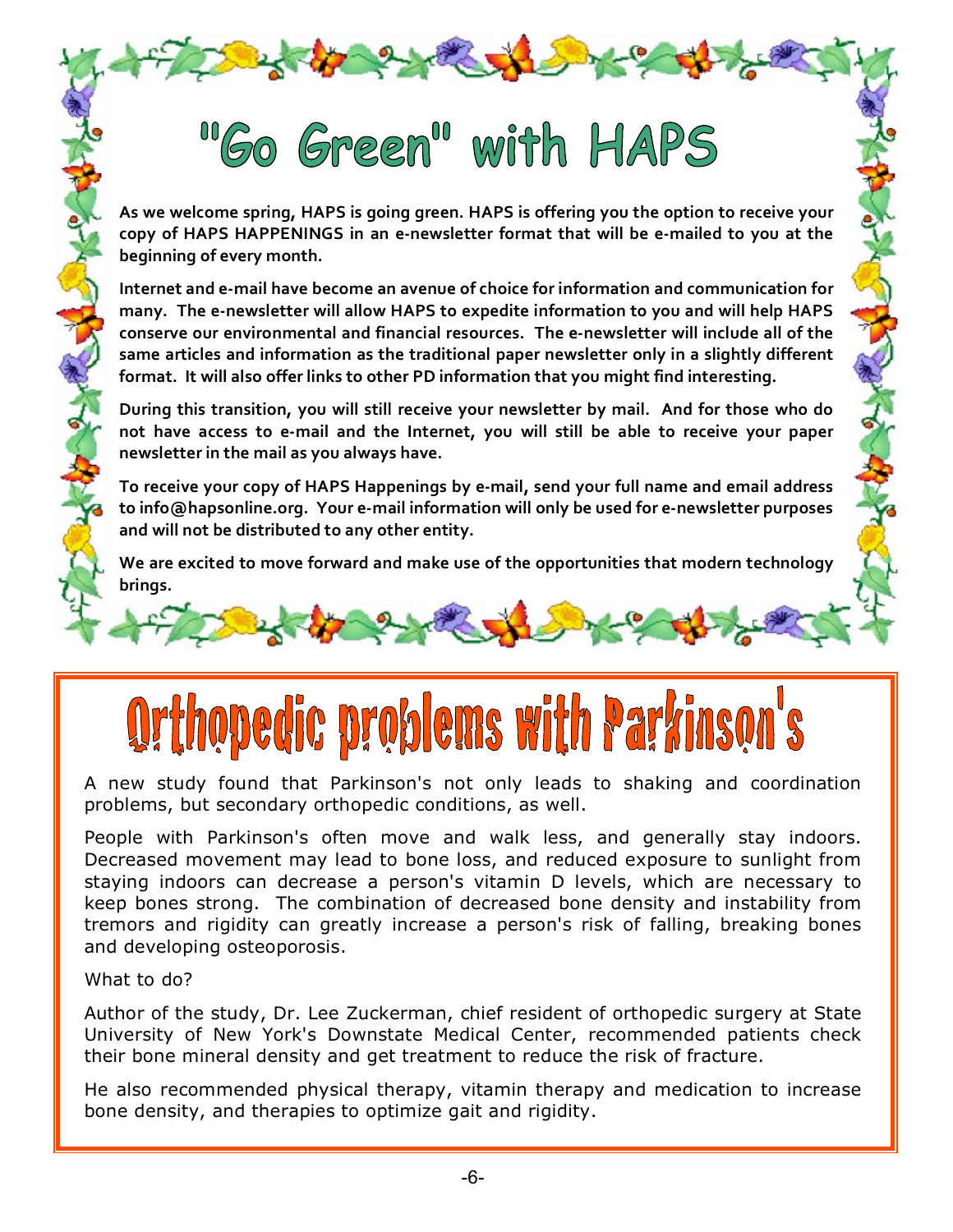### CONTRIBUTIONS

**Your donation is much appreciated. Your thoughtfulness helps HAPS continue to provide much needed services to people with Parkinson's and their families.**

#### **GIFTS**

**J.R. Taake Mr. and Mrs. Raymond Whitaker Mr. and Mrs. Carlos San Miguel, Jr. Maria and Enrique Gonzales Myra Waters**

**Mrs. S. Donald Greenberg Evelyn Simon Mr. and Mrs. B.A. Kelley, Jr. Hilda Cardenas Binky and John Strom Chevron Houston Marathon Committee** 

**June M. Zinkgraf Beverly A. Hamilton John McKee** 

#### **IN HONOR OF**

*Nancy Hodges*

Diana Seebock Ruth Brown

*Alfred Kubiak* Charity Guild of Catholic Women

*George A. Bourgeoius III* Mr. & Mrs. George A. Bourgeoius, Jr.

*Anita Kohlen's birthday* Mr. and Mrs. Louis Bernell

#### **IN MEMORY OF**

#### *James Earl Williams*

Clay and Jennifer Williams Kay Silence Robert Blanchard John Postle Mr. and Mrs. John Berly, Jr. Trevor Martin Robert Bloom Dentistry by RSE Mr. and Mrs. Christopher Sitka Mr. and Mrs. Robert Anderson E.L. Swanson Mr. and Mrs. Raymond Franz Mr. and Mrs. Bill Herrington Mr. and Mrs. Bill Pennington Jean and Alvis Chernosky Daniel Molinaro Jo and Janet Fulkerson Mr. and Mrs. Craig Goss Gracie and Paul Terrill Mr. and Mrs. Frank Lovett Mr. and Mrs. Tom Werner Mr. and Mrs. J.H. Vandenberg Mr. and Mrs. Frank Platzer Tom and Jackie Bruce Leslie Martin Mr. and Mrs. John Powell Mr. and Mrs. Joe Hegar

#### *Shauna Bode*

Boni's Dance and Performing Arts Studio

#### *Curtis Flournoy*

Charles and Kathleen Flournoy Mr. and Mrs. Richard Patterson Suzanne Gillespie Mr. and Mrs. Warren Feller Mr. and Mrs. O.L. Allbritton Betty and Walter Williams Jean and Curtis Rook Law Office of Janice M. Pickett

#### *James Mote, Sr.*

HAPS Clear Lake Parkinson's Support Group Mrs. Doris Rusciano Billie Ruth Standbridge Mr. and Mrs. Bill Radford

#### *Stephen Sprovach*

Mr. and Mrs. Marvin Rosenberg

#### *Jack Gilbert*

Mustang Engineering Power Associates International Inc. Sandra K. Barnes

#### *Henrietta Grichuk*

Jennifer L. Binford

#### *Fred Yoke*

Mrs. Ellyn Roof

*~All donations are tax deductible~*